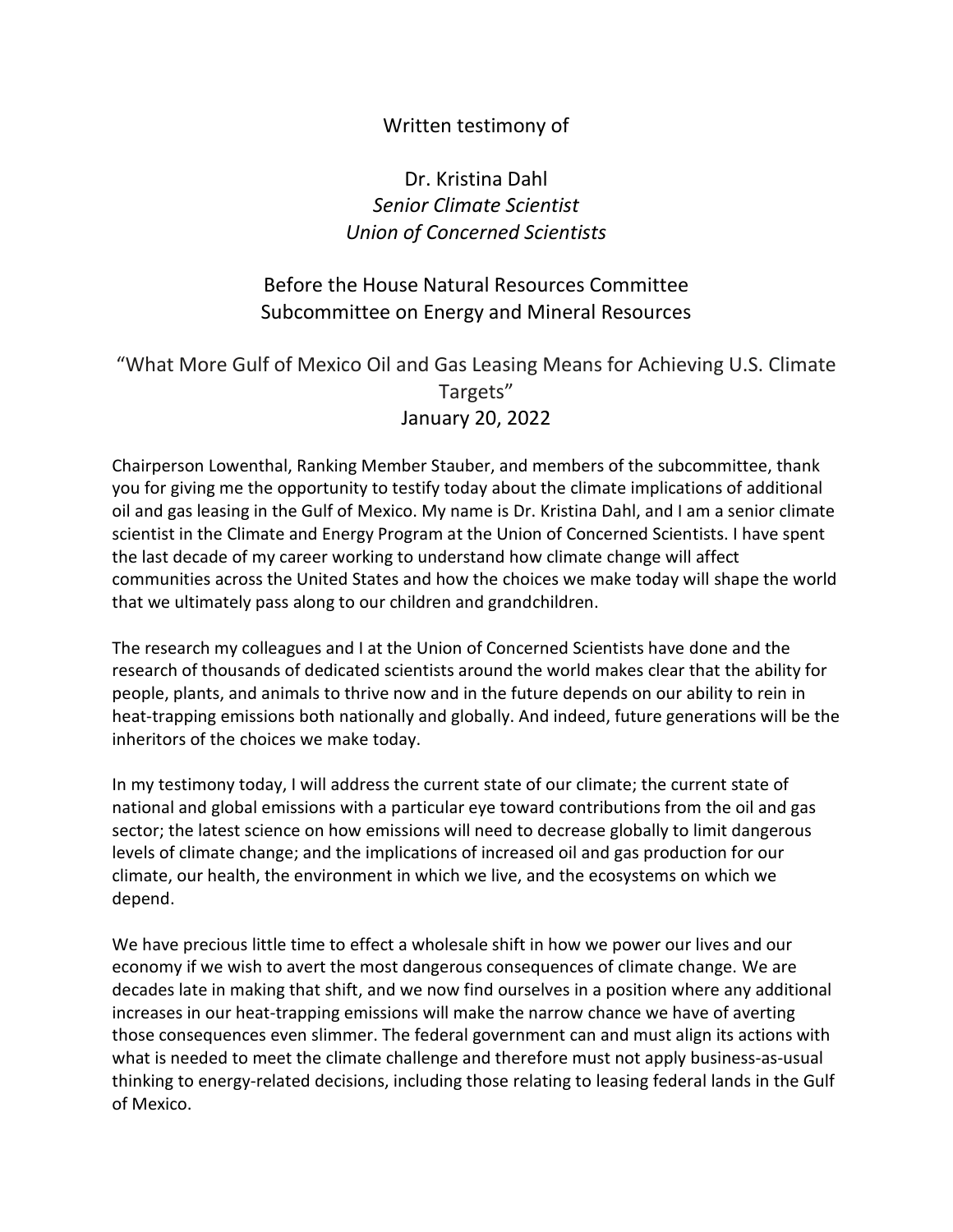## Climate change is here, and it is a product of human activity

Earlier this month, the National Oceanic and Atmospheric Administration (NOAA) and the National Aeronautics and Space Administration (NASA) released reports summarizing the state of our climate that serve as sobering reminders that we have already begun to live with the effects of climate change and that our society is underequipped for its consequences. Scientists at these agencies found that 2021 was the sixth-warmest year on record for the globe, with an average temperature of 1.5°F (0.84°C) above the 20th-century average, and that the last eight years have been the eight warmest since recordkeeping began in 1880.<sup>1</sup> The anomalously warm years we have experienced recently are the product of the decades-long warming trend that has resulted from human emissions from the burning of coal, oil, and gas.<sup>2,3</sup> At present, the average temperature of the Earth is about 1.8°F (1.0°C) warmer than the 1850–1900 average.<sup>4</sup>

The consequences of that warming were felt acutely around the world in 2021, including here at home in the United States, where 20 extreme weather and climate-related disasters causing \$1 billion or more in damages cost at least \$145 billion last year alone and claimed a record number of lives—nearly 700.<sup>5</sup> More than 40% of US residents live in counties that experienced climate-related disasters in 2021, $^6$  and millions of people experienced the toxic air from wildfires, power outages resulting from extreme heat or cold, or devastating floods. And this doesn't even capture the full toll—for example, the hundreds of deaths from the extreme heatwave in the Pacific Northwest last year are not included in that total.

The climate extremes we and others around the world have been experiencing bear the fingerprints of human-caused climate change. The heat waves that have become more frequent and intense, the hurricanes that intensify rapidly and dump record-breaking amounts of rain, and the wildfires of unprecedented scale are all in line with our expectations of how extreme weather and climate-related events respond to higher concentrations of heat-trapping gases in the atmosphere that result from the burning of fossil fuels.

Since the dawn of the Industrial Revolution in the mid-1800s to today, our collective burning of fossil fuels (primarily coal, oil, and gas) has emitted 2,390 gigatonnes of  $CO<sub>2</sub>$  (GtCO<sub>2</sub>), with each gigatonne equaling one billion tonnes, or about twice the mass of all the people on Earth.<sup>7</sup> The United States alone is responsible for nearly 25% of all historical emissions<sup>8</sup> despite being home to just 4% of the world's population today,<sup>9</sup> which means that we bear a disproportionately large responsibility for the emissions and warming we as a planet have incurred.

<sup>1</sup> <https://www.ncdc.noaa.gov/sotc/global/202113>

<sup>&</sup>lt;sup>2</sup> [https://www.ipcc.ch/report/ar6/wg1/downloads/report/IPCC\\_AR6\\_WGI\\_Headline\\_Statements.pdf](https://www.ipcc.ch/report/ar6/wg1/downloads/report/IPCC_AR6_WGI_Headline_Statements.pdf)

<sup>3</sup> <https://blog.ucsusa.org/kristy-dahl/new-noaa-data-shows-just-how-abnormal-our-climate-has-become/>

<sup>4</sup> [https://www.ipcc.ch/report/ar6/wg1/downloads/report/IPCC\\_AR6\\_WGI\\_SPM\\_final.pdf](https://www.ipcc.ch/report/ar6/wg1/downloads/report/IPCC_AR6_WGI_SPM_final.pdf)

<sup>5</sup> <https://www.ncdc.noaa.gov/billions/overview>

<sup>6</sup> <https://www.washingtonpost.com/climate-environment/2022/01/05/climate-disasters-2021-fires/>

<sup>&</sup>lt;sup>7</sup> [https://energyeducation.ca/encyclopedia/Gigatonne#cite\\_note-1](https://energyeducation.ca/encyclopedia/Gigatonne#cite_note-1)

<sup>8</sup> <https://www.carbonbrief.org/analysis-which-countries-are-historically-responsible-for-climate-change>

<sup>9</sup> <https://data.worldbank.org/indicator/SP.POP.TOTL>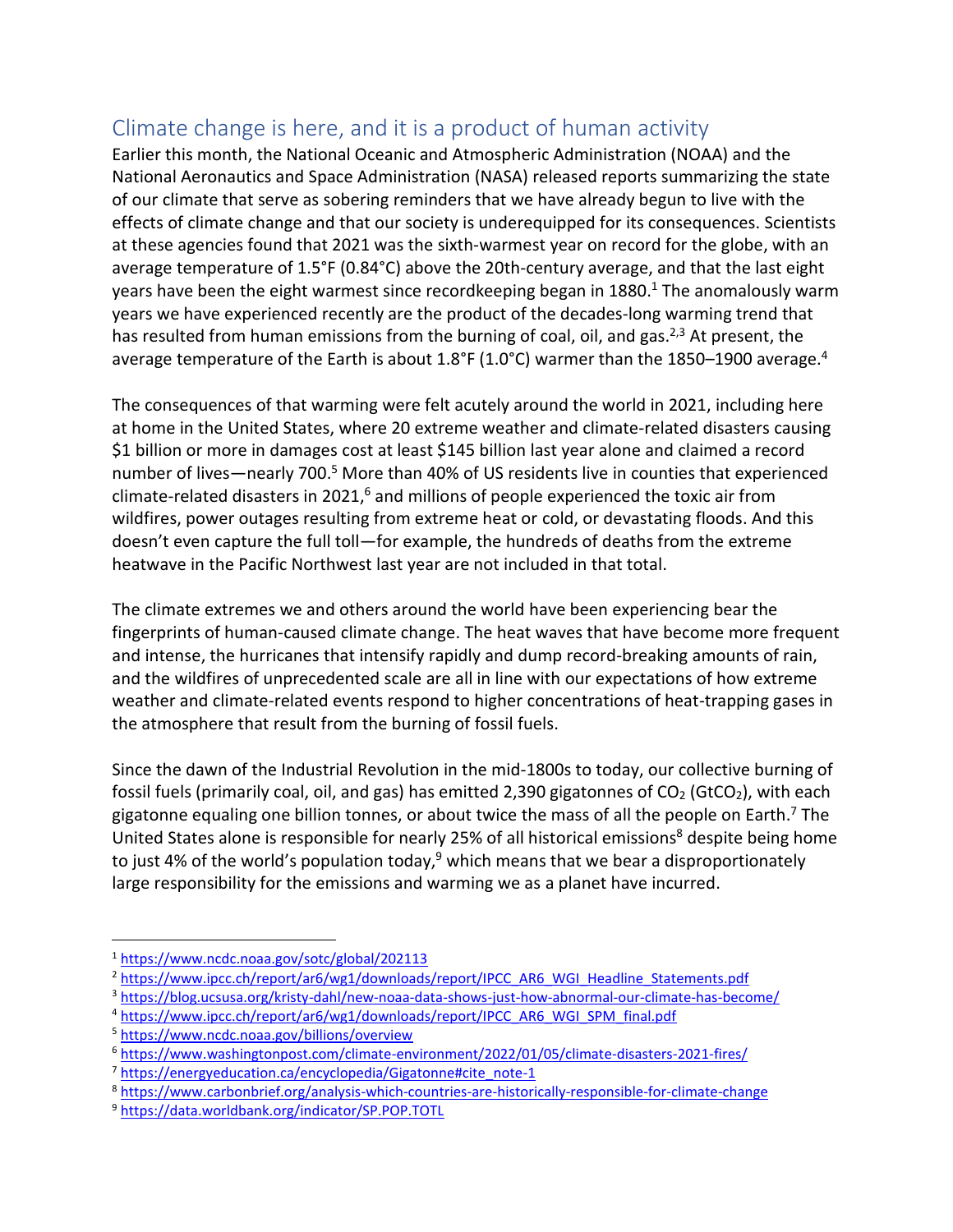In terms of annual emissions, the United States was the top emitter—by far—until the year 2006, when China's annual emissions began to exceed those of the United States.<sup>10</sup> While our total annual emissions are currently about half those of China's, $11$  our per capita emissions are more than twice those of China.<sup>12</sup> The burning of oil and gas for US energy purposes accounted for the vast majority (81%) of total U.S. emissions in 2019 (the remaining 19% of energy-related emissions were derived from burning coal).<sup>13</sup>

In 2020, production on offshore federal lands amounted to 642 million barrels of oil (16% of all domestic oil production) and 910 million cubic feet of gas (3% of all domestic natural gas production).<sup>14</sup> Most of this offshore production takes place in the Gulf of Mexico.<sup>15</sup> Notably, however, the area of the Gulf of Mexico under lease has declined significantly over the last decade and 55% of leased acreage is non-producing, which indicates that the current leased acreage should be sufficient to meet demand for years to come.<sup>16</sup>

Recent assessments of the full lifecycle of oil, meaning from the time of production through the refining and transportation stages and the consumption or burning of that fuel, showed that the pre-consumption stages (producing, refining, and transportation) are responsible for between 10% and 30% of the full lifecycle emissions.<sup>17</sup> Similarly, those pre-consumption stages for gas account for between 15% and 40% of the fuel's full lifecycle emissions.<sup>18</sup> A significant portion of the emissions from oil and gas therefore comes from the consumption of those fuels for transportation, industrial, residential, and commercial purposes.

## Swift and deep emissions cuts are needed to limit future warming

Global and national climate assessments along with thousands of individual scientific studies point to an even more dire future if we fail to rein in our heat-trapping emissions.

Drawing on the best available science, the global community—including the United States pledged in the 2015 Paris Agreement to "*holding the increase in the global average temperature to well below 2°C above pre-industrial levels and pursuing efforts to limit the temperature increase to 1.5°C above pre-industrial levels*" to help limit the risks and impacts of climate change.<sup>19</sup> To cap global warming at any specific level, whether that is 1.5°C, 2°C, or any other target, we must reach net-zero emissions, meaning that any remaining emissions of heattrapping gases are balanced by removals of in the same amount.<sup>20</sup> And to stay at or below a

<sup>10</sup> <https://www.bbc.com/news/world-asia-china-57483492>

<sup>11</sup> <https://www.ucsusa.org/resources/each-countrys-share-co2-emissions>

<sup>12</sup> <http://energyatlas.iea.org/#!/tellmap/1378539487/4>

<sup>13</sup> <https://www.eia.gov/energyexplained/energy-and-the-environment/where-greenhouse-gases-come-from.php>

<sup>14</sup> <https://www.doi.gov/sites/doi.gov/files/report-on-the-federal-oil-and-gas-leasing-program-doi-eo-14008.pdf>

<sup>15</sup> <https://www.boem.gov/regions/gulf-mexico-ocs-region/oil-and-gas-gulf-mexico>

<sup>16</sup> <http://energyatlas.iea.org/#!/tellmap/1378539487/4>

<sup>17</sup> [https://www.iea.org/reports/world-energy-outlook-2018/o il-and-gas-innovation](https://www.iea.org/reports/world-energy-outlook-2018/o%20il-and-gas-innovation)

<sup>18</sup> <https://www.osti.gov/servlets/purl/1485127>

<sup>&</sup>lt;sup>19</sup> [https://unfccc.int/sites/default/files/english\\_paris\\_agreement.pdf](https://unfccc.int/sites/default/files/english_paris_agreement.pdf)

<sup>&</sup>lt;sup>20</sup> [https://www.ipcc.ch/report/ar6/wg1/downloads/report/IPCC\\_AR6\\_WGI\\_Full\\_Report.pdf](https://www.ipcc.ch/report/ar6/wg1/downloads/report/IPCC_AR6_WGI_Full_Report.pdf)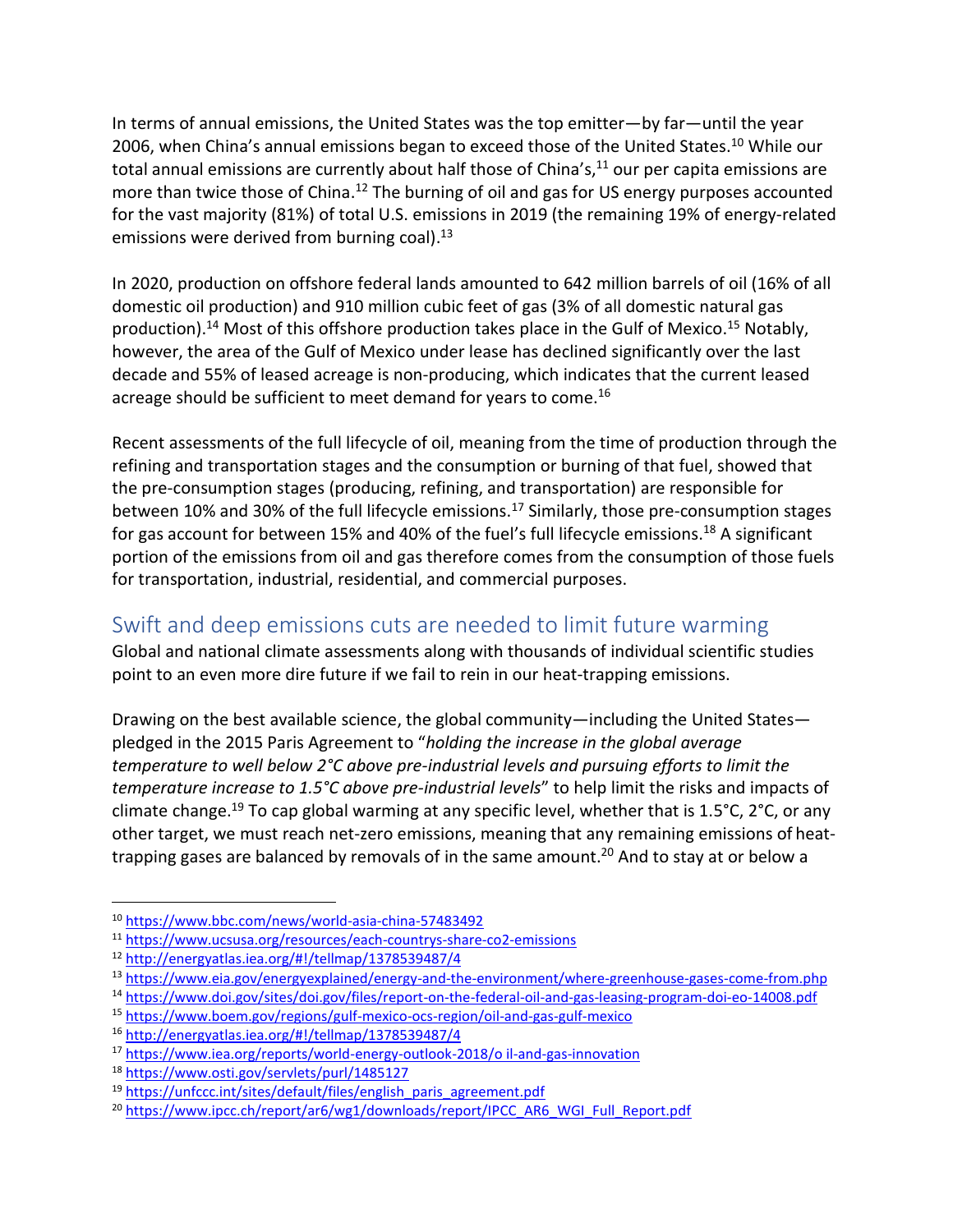specific temperature target, we must stay within a specific carbon budget. In other words, we can only emit so much more carbon before we exceed dangerous thresholds of warming.

On our current trajectory and with the current pledges from nations party to the Paris Agreement, the planet is on track to warm by at least 4.3°F (2.4°C) by the end of the century.<sup>21</sup> As just one example among myriad examples of what that warming implies for the US, the number of dangerously hot days across the country is projected to double between now and midcentury if we are slow to act to reduce global heat-trapping emissions.<sup>22</sup>

The relationship between our cumulative global emissions of  $CO<sub>2</sub>$  and global temperature is roughly linear: increased emissions, resulting in higher concentrations of  $CO<sub>2</sub>$  in the atmosphere, translate directly to higher global temperatures.<sup>23</sup> This strong relationship allows us to estimate that to have a 50% chance of limiting future warming to 1.5°C above preindustrial temperatures, nations around the world can only collectively emit another 500 GtCO<sub>2</sub>.<sup>24</sup> Giving ourselves an 85% chance of meeting that 1.5°C goal would mean emitting even less than that—just 300 GtCO<sub>2</sub>.<sup>25</sup> Total global CO<sub>2</sub> emissions currently amount to roughly 36 GtCO<sub>2</sub> per year (Global Carbon Project vi[a Carbon Brief\)](https://www.carbonbrief.org/global-co2-emissions-have-been-flat-for-a-decade-new-data-reveals), which means that we are in danger of reaching the 1.5°C mark within the next 10 to 20 years.<sup>26</sup>

Staying below the 1.5°C mark—that is, not overshooting it at any point—requires us to decrease emissions quickly. The best available science suggests that we must reduce global  $CO<sub>2</sub>$ emissions by about 45% below 2010 levels by 2030 and reach net-zero emissions around 2050.<sup>27</sup> Emissions of other heat-trapping gases, such as methane, will need to decline along similarly steep pathways. Achieving these emissions reductions will mean significantly curtailing our fossil fuel use as quickly as possible.

Scientific modeling has shown that in most scenarios in which we are able to limit warming to 1.5°C above preindustrial levels, use of all fossil fuels, including oil and gas, must decline significantly<sup>28,29</sup> To meet global energy demand, those declines must be coupled with a commensurate increase in energy efficiency and renewable energy, with renewables supplying 90% or more of our electricity in 2050.<sup>30,31</sup> And numerous studies show that these investments

<sup>21</sup> [https://climateactiontracker.org/press/Glasgows-one-degree-2030-credibility-gap-net-zeros-lip-service-to](https://climateactiontracker.org/press/Glasgows-one-degree-2030-credibility-gap-net-zeros-lip-service-to-climate-action/)[climate-action/](https://climateactiontracker.org/press/Glasgows-one-degree-2030-credibility-gap-net-zeros-lip-service-to-climate-action/)

<sup>22</sup> <https://iopscience.iop.org/article/10.1088/2515-7620/ab27cf>

<sup>&</sup>lt;sup>23</sup> [https://www.ipcc.ch/report/ar6/wg1/downloads/report/IPCC\\_AR6\\_WGI\\_Full\\_Report.pdf](https://www.ipcc.ch/report/ar6/wg1/downloads/report/IPCC_AR6_WGI_Full_Report.pdf)

<sup>&</sup>lt;sup>24</sup> [https://www.ipcc.ch/report/ar6/wg1/downloads/report/IPCC\\_AR6\\_WGI\\_Full\\_Report.pdf](https://www.ipcc.ch/report/ar6/wg1/downloads/report/IPCC_AR6_WGI_Full_Report.pdf)

<sup>&</sup>lt;sup>25</sup> [https://www.ipcc.ch/report/ar6/wg1/downloads/report/IPCC\\_AR6\\_WGI\\_Full\\_Report.pdf](https://www.ipcc.ch/report/ar6/wg1/downloads/report/IPCC_AR6_WGI_Full_Report.pdf)

<sup>&</sup>lt;sup>26</sup> [https://www.ipcc.ch/report/ar6/wg1/downloads/report/IPCC\\_AR6\\_WGI\\_Full\\_Report.pdf](https://www.ipcc.ch/report/ar6/wg1/downloads/report/IPCC_AR6_WGI_Full_Report.pdf)

<sup>27</sup> <https://www.ipcc.ch/sr15/chapter/spm/>

<sup>28</sup> <https://www.iea.org/reports/world-energy-outlook-2021>

<sup>29</sup> <https://www.ipcc.ch/sr15/> (2.4.2)

<sup>30</sup> <https://www.ipcc.ch/sr15/> (2.4.1, 2.4.2, 2.4.3)

<sup>31</sup> [https://www.iea.org/news/pathway-to-critical-and-formidable-goal-of-net-zero-emissions-by-2050-is-narrow](https://www.iea.org/news/pathway-to-critical-and-formidable-goal-of-net-zero-emissions-by-2050-is-narrow-but-brings-huge-benefits)[but-brings-huge-benefits](https://www.iea.org/news/pathway-to-critical-and-formidable-goal-of-net-zero-emissions-by-2050-is-narrow-but-brings-huge-benefits)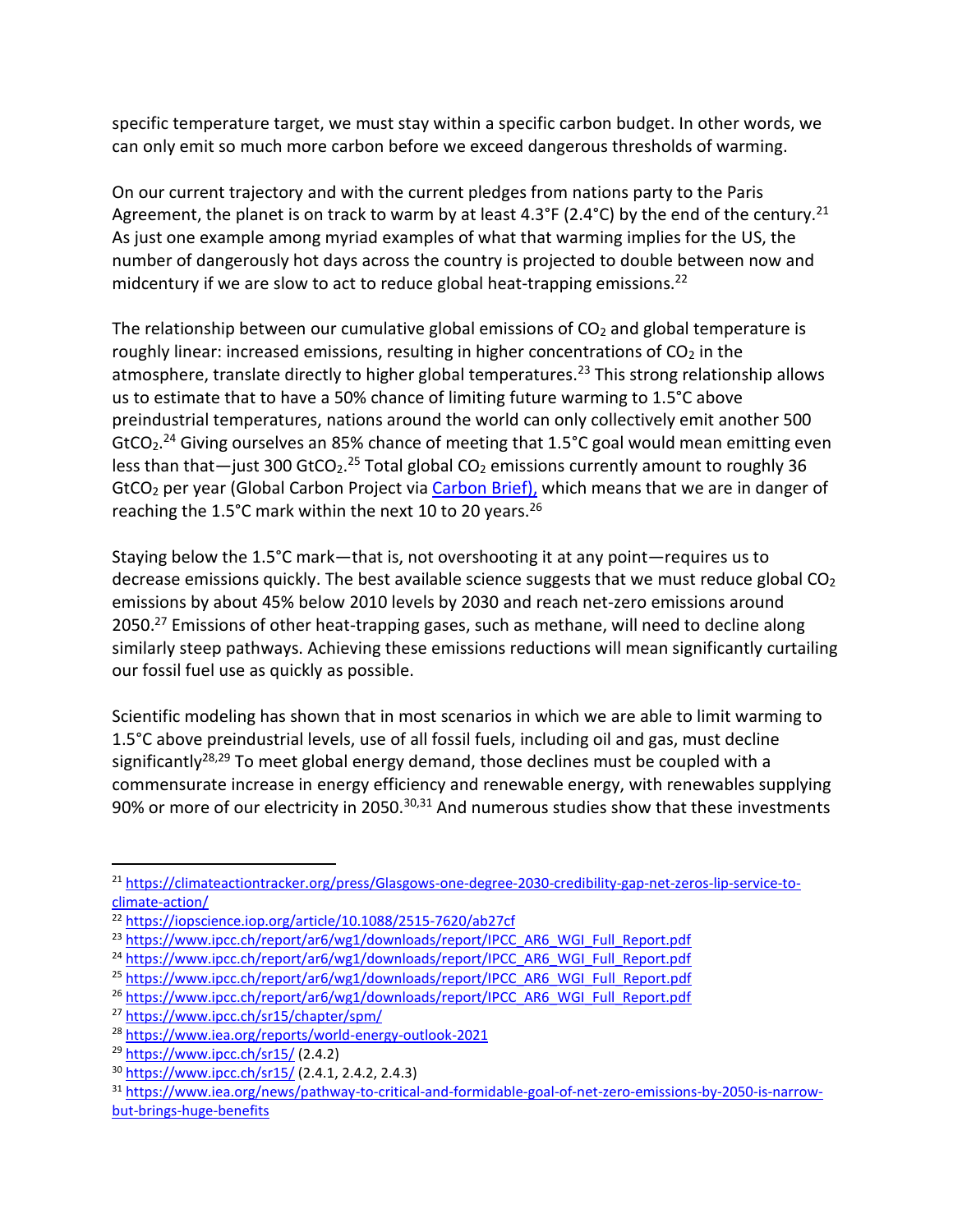in efficiency and clean energy will more than pay off, especially when evaluated against the prohibitive costs of runaway climate change and the steep public health burden of fossil fuels.

The energy investments we make now will have repercussions for decades to come. Research suggests that developing the energy-related technologies and infrastructure consistent with a 1.5°C pathway will require investment in clean energy technologies and energy efficiency to overtake fossil investments by around 2025.<sup>32</sup> Furthermore, the International Energy Agencyamong the world's leading energy organizations—has found that reaching net-zero emissions by 2050 would require having ceased investment in new fossil fuel supply projects as of last year.<sup>33</sup>

# The United States is committed to substantial and necessary emissions reductions

The Biden Administration has committed the US to a 50-52% reduction in national heattrapping emissions below 2005 levels by 2030, and to putting the nation on a path to net-zero emissions by midcentury.<sup>34</sup> Such reductions mirror the global emissions cuts necessary for capping warming at 1.5°C above preindustrial levels and there is a case to be made that the US's outsized contribution to global emissions historically and per capita demands that we shoulder a larger share of the global emissions reductions.

Achieving a 50% reduction in national emissions by 2030 will require bold action, resolute vision, and an exacting attention to the consequences of every energy-related decision we make going forward. And so we must bring that exacting attention and the best available science to our understanding of the consequences of opening up new leases for oil and gas drilling on federal lands.

Research by energy and transportation experts at the Union of Concerned Scientists indicates that deep cuts in heat-trapping emissions are feasible, both within this decade and continuing through 2050, in line with rigorous climate targets.<sup>35</sup> To achieve these reductions, though, every sector of the economy must shift, including through widespread uptake of energy efficiency, end-use electrification, and carbon-free energy. With currently available technologies, a viable solution set to achieving the US's stated emissions-reduction commitments is within our grasp today. The system costs of this transition are comparatively modest—and easily outweighed when compared to the benefits of improved health and avoided climate impacts. However, delaying necessary near-term action, including emissions reductions that could be achieved by expedited passage by Congress of the Build Back Better

 $32$  <https://www.ipcc.ch/sr15/> (2.5.2)

<sup>33</sup> [https://www.iea.org/news/pathway-to-critical-and-formidable-goal-of-net-zero-emissions-by-2050-is-narrow](https://www.iea.org/news/pathway-to-critical-and-formidable-goal-of-net-zero-emissions-by-2050-is-narrow-but-brings-huge-benefits)[but-brings-huge-benefits](https://www.iea.org/news/pathway-to-critical-and-formidable-goal-of-net-zero-emissions-by-2050-is-narrow-but-brings-huge-benefits)

<sup>34</sup> [https://www.whitehouse.gov/briefing-room/statements-releases/2021/04/22/fact-sheet-president-biden-sets-](https://www.whitehouse.gov/briefing-room/statements-releases/2021/04/22/fact-sheet-president-biden-sets-2030-greenhouse-gas-pollution-reduction-target-aimed-at-creating-good-paying-union-jobs-and-securing-u-s-leadership-on-clean-energy-technologies/)[2030-greenhouse-gas-pollution-reduction-target-aimed-at-creating-good-paying-union-jobs-and-securing-u-s](https://www.whitehouse.gov/briefing-room/statements-releases/2021/04/22/fact-sheet-president-biden-sets-2030-greenhouse-gas-pollution-reduction-target-aimed-at-creating-good-paying-union-jobs-and-securing-u-s-leadership-on-clean-energy-technologies/)[leadership-on-clean-energy-technologies/](https://www.whitehouse.gov/briefing-room/statements-releases/2021/04/22/fact-sheet-president-biden-sets-2030-greenhouse-gas-pollution-reduction-target-aimed-at-creating-good-paying-union-jobs-and-securing-u-s-leadership-on-clean-energy-technologies/)

<sup>35</sup> <https://www.ucsusa.org/sites/default/files/2021-08/A-Transformative-Climate-Action-Framework.pdf>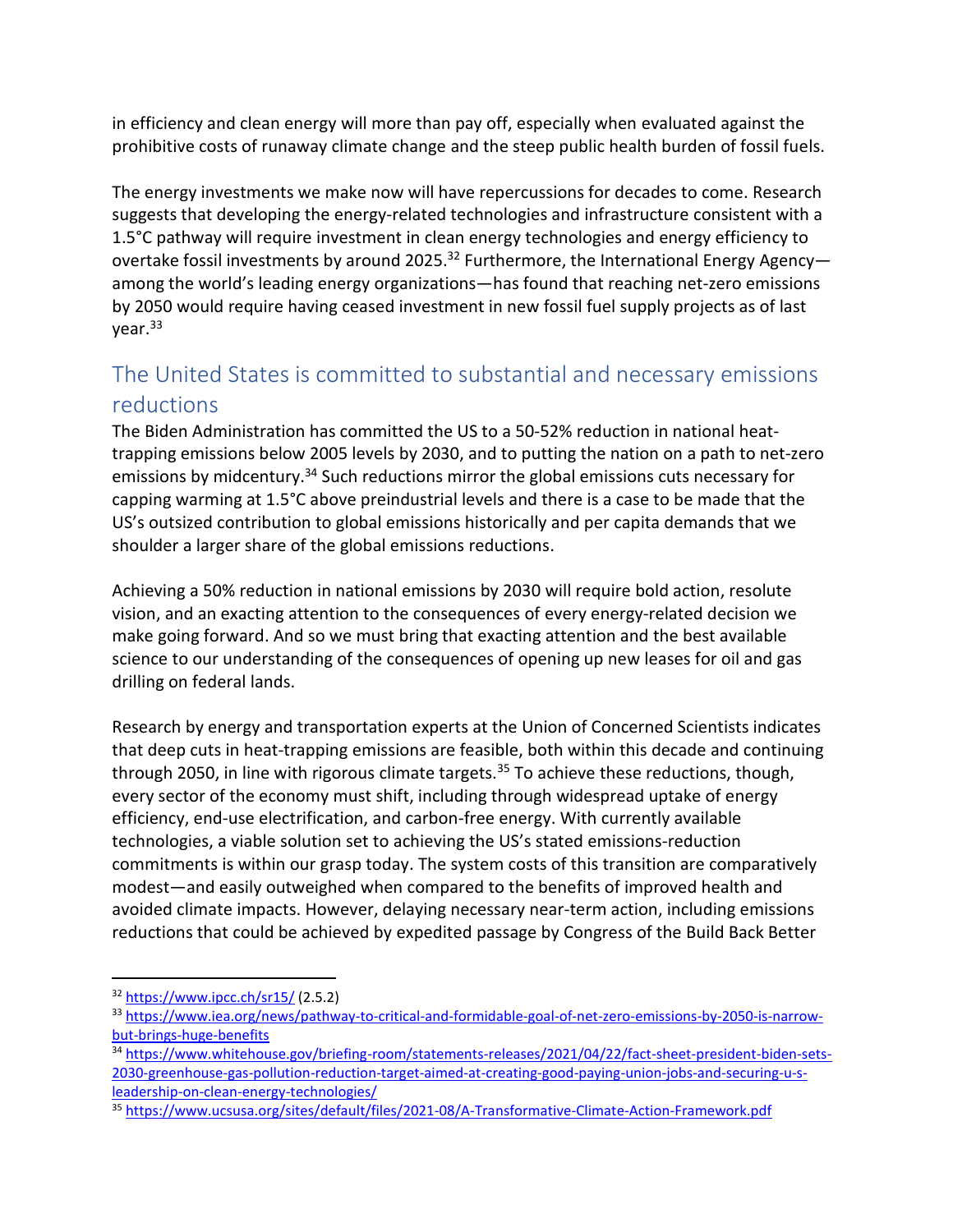package—or further entrenching ourselves in a fossil-fuel-based economy—is costly and risks stranding assets, foreclosing some solutions pathways, and probably falling short of climate goals.

# The implications of additional oil and gas leases in the Gulf of Mexico

In November 2021, the US government opened up more than 80 million acres of offshore federal land—an area larger than the state of New Mexico—in the Gulf of Mexico for lease sales. Within days, fossil fuel corporations had bid a combined \$192 million for drilling rights on nearly two million of those acres.<sup>36</sup> It is likely to be several years before these areas are producing oil or gas, which means that they'd be coming online late this decade when emissions from fossil fuels must be in a steep decline to meet the US's climate goals.

The Bureau of Ocean Energy Management (BOEM) estimates that the area recently opened for lease sales could produce up to 1.2 billion barrels of oil and 4.4 trillion cubic feet of natural gas over the next 50 years.<sup>37</sup> Using the Environmental Protection Agency's Greenhouse Gas Equivalency guidelines, the combustion of those products would release an estimated 0.76 GtCO<sub>2</sub> with 0.52 Gt CO<sub>2</sub> resulting from oil combustion and 0.24 Gt CO<sub>2</sub> resulting from gas combustion. In 2019, US fossil-fuel emissions totaled 4.7 GtCO<sub>2</sub>.<sup>38</sup> With this rough estimate and assuming no other changes in US fossil fuel sourcing or use, the potential emissions from the areas recently opened to leasing therefore represent about 16% of the nation's fossil-fuel emissions for one year.

While the potential emissions from these Gulf of Mexico lease sales may seem limited,<sup>39</sup> viewing them in isolation fundamentally mischaracterizes the cumulative and collective action challenge of climate change. It will take joint efforts by all nations to address the scale of the climate challenge—each contributing their fair share, cutting emissions across every sector of their economies, so that together we can meet science-based emission reduction goals. It is the cumulative result of each energy-related decision that has been made by nations over the last century and half that we are now struggling to cope with our already-altered climate. In this warmer climate, heat waves claim the lives of the most vulnerable among us—those who harvest our food,<sup>40</sup> our elderly parents and grandparents,<sup>41</sup> people who have no home in which to cool off.<sup>42</sup> Wildfires cross the spine of the Sierra Nevada<sup>43</sup> and make the air we breathe toxic

<sup>36</sup> [https://www.pbs.org/newshour/amp/economy/days-after-climate-talks-u-s-to-hold-huge-crude-sale-in-the-gulf](https://www.pbs.org/newshour/amp/economy/days-after-climate-talks-u-s-to-hold-huge-crude-sale-in-the-gulf-of-mexico)[of-mexico](https://www.pbs.org/newshour/amp/economy/days-after-climate-talks-u-s-to-hold-huge-crude-sale-in-the-gulf-of-mexico)

<sup>37</sup> <https://www.boem.gov/sites/default/files/documents/oil-gas-energy/GOM-LS-257.pdf>

<sup>38</sup> <https://www.ucsusa.org/resources/each-countrys-share-co2-emissions>

<sup>&</sup>lt;sup>39</sup> "Each 1,000 GtCO2 of cumulative CO2 emissions is assessed to likely cause a 0.27°C to 0.63°C increase in global surface temperature with a best estimate of 0.45°C" ([IPCC AR6\)](https://www.ipcc.ch/report/ar6/wg1/downloads/report/IPCC_AR6_WGI_Full_Report.pdf)

<sup>40</sup> [https://www.opb.org/article/2021/07/03/oregon-heat-wave-deaths-farm-workers-sebastian-francisco-perez](https://www.opb.org/article/2021/07/03/oregon-heat-wave-deaths-farm-workers-sebastian-francisco-perez-vigil/)[vigil/](https://www.opb.org/article/2021/07/03/oregon-heat-wave-deaths-farm-workers-sebastian-francisco-perez-vigil/)

<sup>41</sup> <https://www.kuow.org/stories/heat-wave-death-toll-in-washington-state-jumps-to-112-people>

<sup>42</sup> <https://www.koin.com/news/special-reports/new-data-shows-scope-of-heatwave-related-homeless-deaths/>

<sup>43</sup> <https://www.sfchronicle.com/bayarea/article/Giant-Dixie-Fire-first-ever-to-burn-its-way-clear-16396141.php>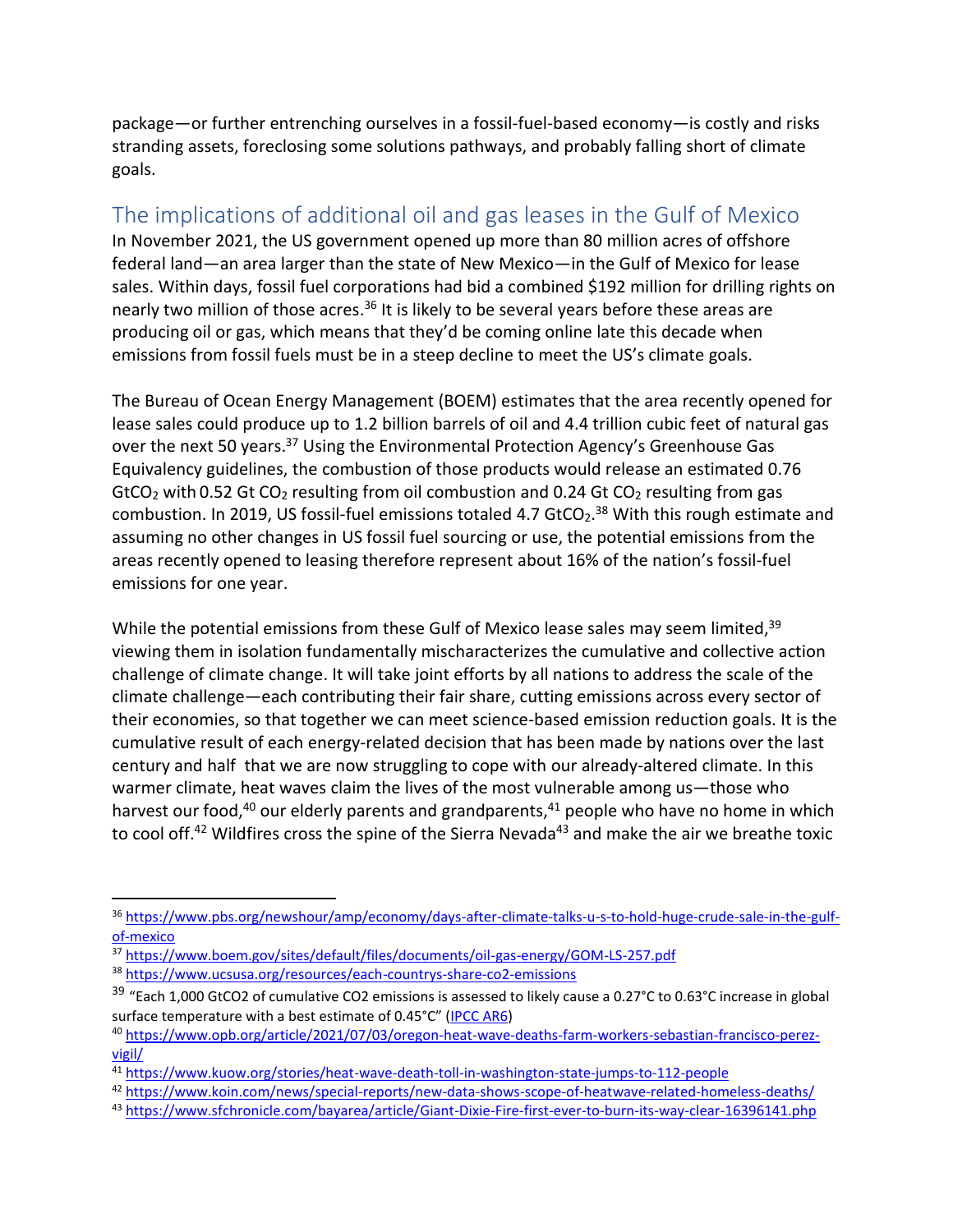for thousands of miles downwind.<sup>44</sup> Hurricanes intensify at an unbelievable pace<sup>45</sup> before slamming into the coast claiming lives along a 1,000-mile path. <sup>46</sup> Deadly heatwaves follow on the heels of hurricanes,<sup>47</sup> wildfire smoke exacerbates a pandemic's ravages on our health,<sup>48</sup> and infrastructure built for the climate of our ancestors fails. <sup>49</sup> And this is only considering impacts in the US.

Spills from oil drilling equipment have profoundly affected marine environments and ecosystems repeatedly and tragically for decades. Ten years after the 2010 Deepwater Horizon Oil Spill in the Gulf of Mexico, researchers have found that there is still a substantial amount of oil in the sediment at the bottom of the gulf; that reproduction rates of fish and dolphins near the spill site remain low; and that fish in the gulf remain contaminated with oil-related toxins.<sup>50</sup> An estimated 600,000 to 800,000 birds died because of the spill.<sup>51</sup> People, too, have suffered in the wake of the spill. In addition to the 11 Deepwater Horizon workers<sup>52</sup> who lost their lives when the rig exploded and sank, Gulf Coast residents experienced the loss of their livelihoods as well as health problems—including headaches, shortness of breath, depression, and anxiety—for years after the spill.<sup>53</sup>

Human health also suffers as oil and gas are processed or refined and transported. Communities located near oil refineries and petrochemical facilities exhibit higher rates of a wide range of cancers, including brain and lung cancer.<sup>54</sup> They are also at risk of immune system suppression resulting from exposure to harmful chemicals. <sup>55</sup> Threats to health from fossil fuel facilities along the Gulf Coast rise acutely during and after hurricanes, when accidents, emergency shutdowns, and restarts lead to the release of toxic chemicals into the air and water.<sup>56</sup> These threats are particularly acute in communities of color<sup>57</sup> because centuries of systemic racism have led to a constriction of living options and resources<sup>58</sup> as well as the deliberate siting of industrial facilities in and around these neighborhoods. 59

<sup>44</sup> <https://www.theguardian.com/us-news/2021/jul/21/new-york-air-quality-plunges-smoke-west-coast-wildfires> <sup>45</sup> [https://www.washingtonpost.com/business/how-climate-rapid-intensification-revved-up-hurricane-](https://www.washingtonpost.com/business/how-climate-rapid-intensification-revved-up-hurricane-ida/2021/08/31/cfb0b5be-0a63-11ec-a7c8-61bb7b3bf628_story.html)

[ida/2021/08/31/cfb0b5be-0a63-11ec-a7c8-61bb7b3bf628\\_story.html](https://www.washingtonpost.com/business/how-climate-rapid-intensification-revved-up-hurricane-ida/2021/08/31/cfb0b5be-0a63-11ec-a7c8-61bb7b3bf628_story.html)

<sup>46</sup> <https://www.cnn.com/us/live-news/ida-aftermath-09-02-21/index.html>

<sup>47</sup> <https://weather.com/news/news/2021-09-09-heat-hurricane-ida-new-orleans-louisiana-power-outages>

<sup>48</sup> [https://news.harvard.edu/gazette/story/2021/08/wildfire-smoke-linked-to-increase-in-covid-19-cases-and](https://news.harvard.edu/gazette/story/2021/08/wildfire-smoke-linked-to-increase-in-covid-19-cases-and-deaths/)[deaths/](https://news.harvard.edu/gazette/story/2021/08/wildfire-smoke-linked-to-increase-in-covid-19-cases-and-deaths/)

<sup>49</sup> <https://www.texastribune.org/2021/12/14/winter-weather-texas-climate-change/>

<sup>50</sup> [https://digitalcommons.usf.edu/msc\\_facpub/877/](https://digitalcommons.usf.edu/msc_facpub/877/)

<sup>51</sup> <https://usa.oceana.org/reports/time-action-six-years-after-deepwater-horizon/>

<sup>52</sup> <https://www.epa.gov/enforcement/deepwater-horizon-bp-gulf-mexico-oil-spill>

<sup>53</sup> <https://www.ncbi.nlm.nih.gov/pmc/articles/PMC5932154/>

<sup>54</sup> <https://www.sciencedirect.com/science/article/abs/pii/S0013935120303881>

<sup>55</sup> <https://www.tandfonline.com/doi/abs/10.1080/09603123.2019.1689232>

<sup>56</sup> <https://www.sciencedirect.com/science/article/abs/pii/S030438940701477X>

<sup>57</sup> <https://www.liebertpub.com/doi/full/10.1089/env.2020.0052>

<sup>58</sup> <https://dsl.richmond.edu/panorama/redlining/#loc=5/39.1/-94.58&text=intro>

<sup>59</sup> <https://news.umich.edu/targeting-minority-low-income-neighborhoods-for-hazardous-waste-sites/>